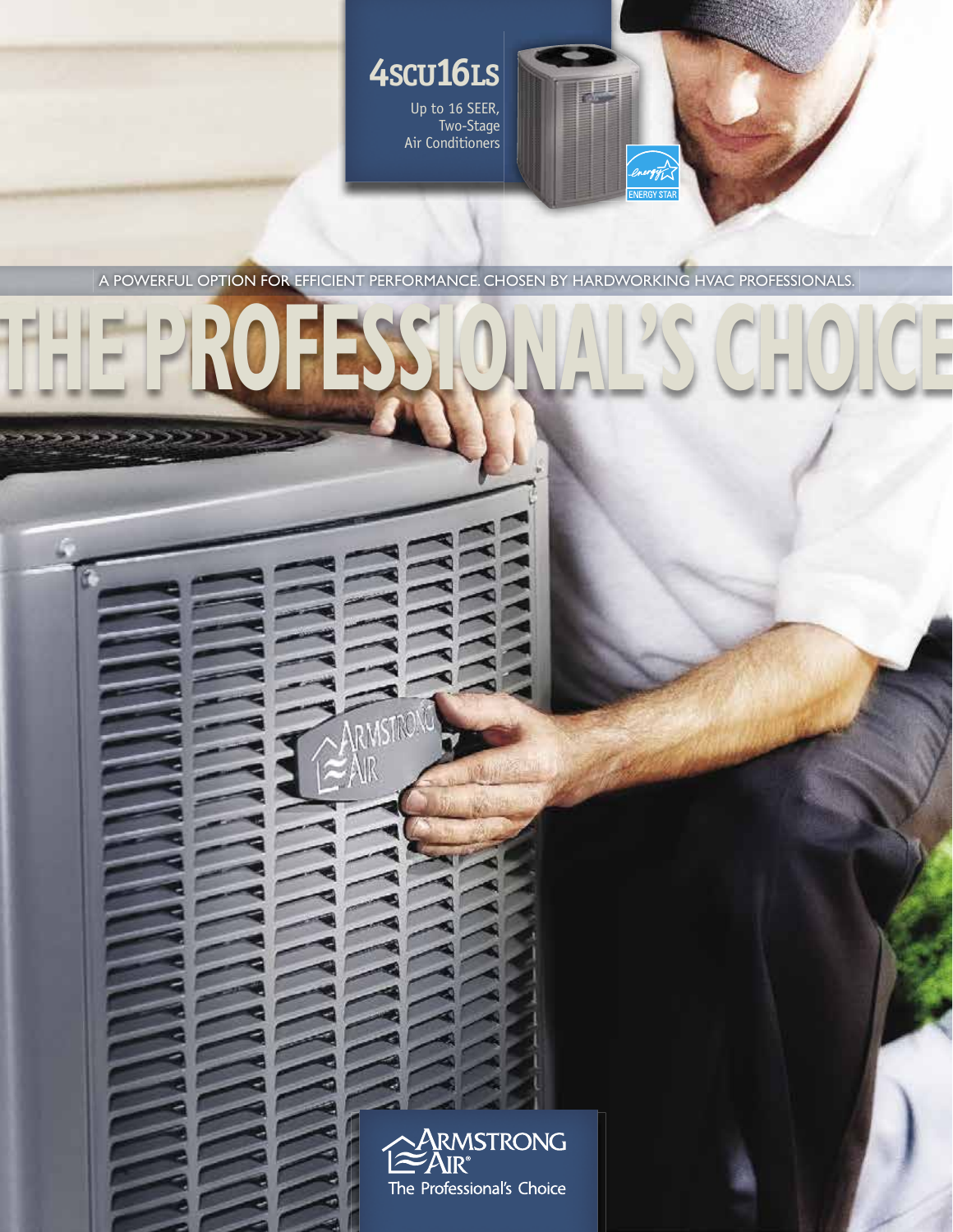Engineered to be as hardworking and reliable as the professional installing it.

RMSTRO

A new air conditioner is an investment, so you want to be sure it will provide **dependable service** for many years to come. By choosing the Armstrong Air™ **4SCU16LS** air conditioner, you can take comfort knowing it's been engineered and tested to meet the **highest standards for performance and craftsmanship.** And with advanced features and technology, the 4SCU16LS can provide **energy-efficient cooling,** even in the hottest weather. No wonder it comes recommended by HVAC professionals across the country.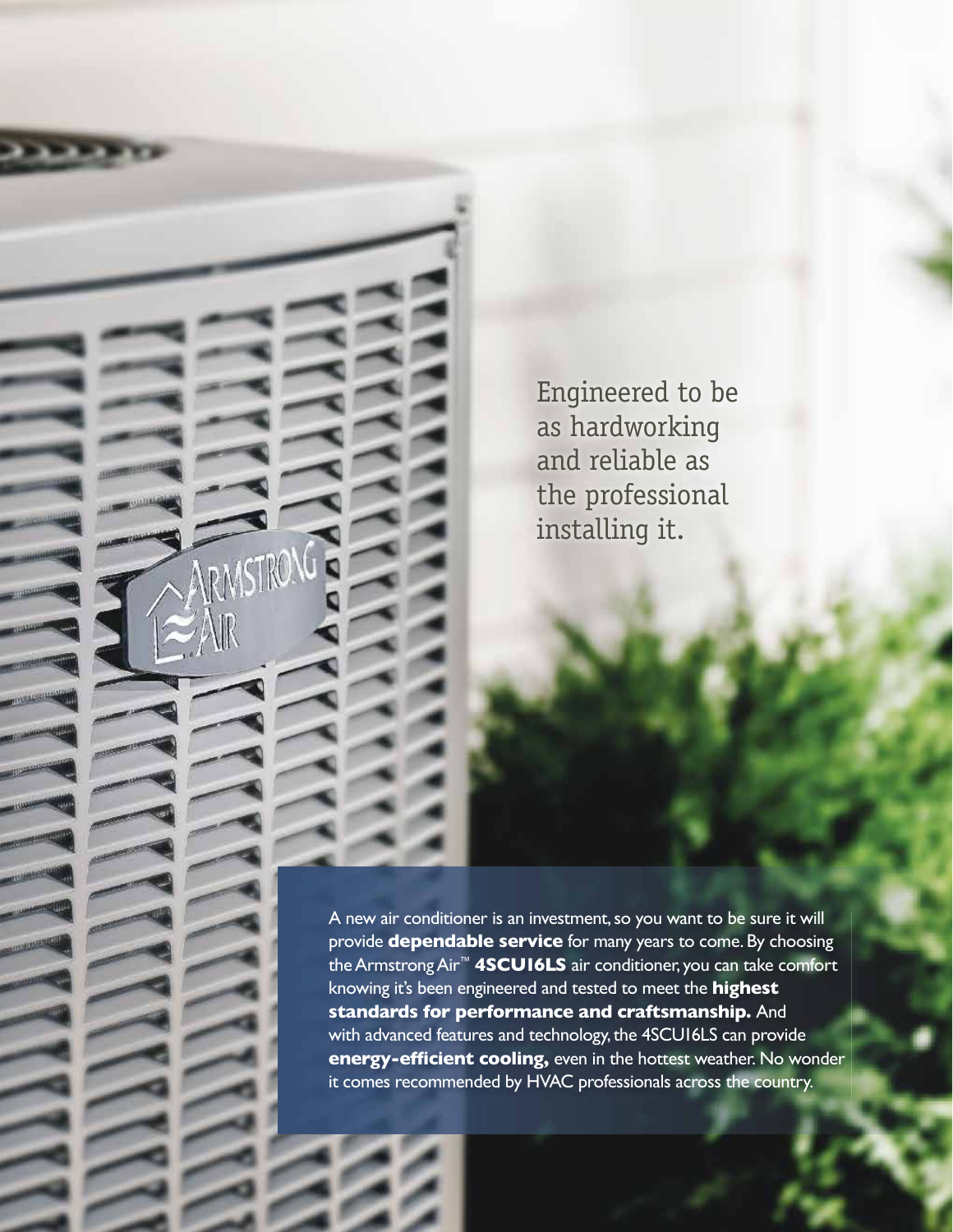# Inside the design of an Armstrong Air **4SCU16LS** air conditioner:



# Sealed Contactor with Lugs:

*Completely covers the contactor, protecting it from debris and insects.* 

# Microban® Protection:

On Matched Armstrong Air Indoor Coil. *Drain pans are infused with an antimicrobial agent that destabilizes the membrane of microorganism cells, disrupting the cellular function of odor-causing mold and bacteria so they can no longer grow or reproduce.*

# The advanced features of the Armstrong Air **4SCU16LS** work together to bring you:

### CRAFTSMANSHIP

The **4SCU16LS** is a **trusted choice.** Each one is built with the highest-quality components, and **100% run-tested** before it leaves the factory to make sure it meets Armstrong Air's demanding standards.

### **EFFICIENCY**

Designed to deliver energy-saving cooling, the **4SCU16LS** combines a two-stage scroll compressor with an efficiency rating of up to  $16.00$  SEER\* to **help you save hundreds of dollars each year**. (See back cover for an estimate of annual energy savings.)

## MHT™ Technology:

*Armstrong Air's proprietary heat transfer system. A specially designed fan shroud pulls air evenly throughout*  the air conditioner's coil surface. The coil features rifled tubing to enhance refrigerant flow, while lanced coil fins *increase surface contact between metal and air. All combine for maximum heat transfer and efficiency.* 

## Sound Reduction:

*Inside every 4SCU16LS*, you'll find a compressor that's *wrapped in a heavy-duty, sound-insulating blanket to reduce operating noise. So you'll enjoy peace and quiet with your comfort.*

## Two-Stage Scroll Compressor:

*Rather than being "all on" or "all off," your air conditioner can adjust its output to a high or low level based on your cooling needs. Its two-stage scroll compressor uses a time-tested design known for its consistent performance and long operating life.*

# Integrated Compressor Protection:

*High- and low-pressure switches give additional reliability to each Armstrong Air air conditioner. The high-pressure switch prevents operation if refrigerant pressures exceed safe levels, protecting the compressor. If your unit does not have enough refrigerant, the low-pressure switch prevents the unit from drawing in moisture and other contaminants while operating.*

#### Communicating Control Board:

*Your Armstrong Air 4SCU16LS can continuously monitor internal components for optimum performance and fault prevention. When paired with the Comfort Sync® thermostat, you and your dealer can automatically be notifi ed if repairs or maintenance are needed.*

#### COMMITMENT

Armstrong Air's dedication to a better product is backed by a 10-Year Limited Warranty on the compressor and a 10-Year Limited Warranty on parts.\*\*